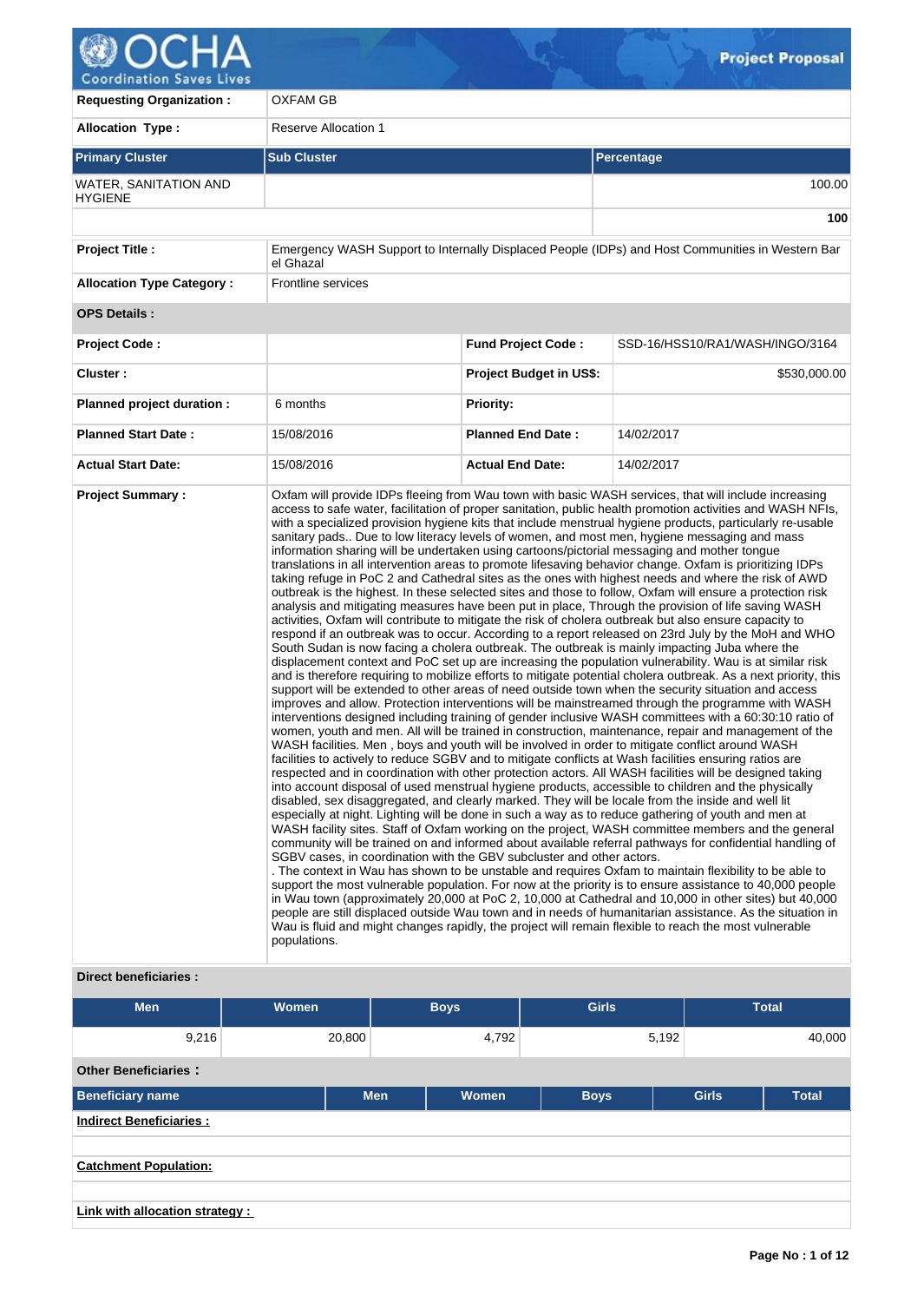CHF Reserve funding will be used for direct implementation of WASH activities that address life saving needs including access to adequate clean drinking water, access to safe sanitation practices and creating awareness to adapt good hygiene practices. Oxfam's intervention will cover the areas with the highest needs and where the risk of AWD outbreak is the greatest which are the PoC -2 and Cathedral as for now; due to the high concentration of population and poor hygiene practices and which therefore require much attention on improving the hygiene behavior and practices and ensuring access to WASH services with activities that can be implemented directly considering the capacity on the ground; while these activities can also be extended to other areas including St Joseph school, South Sudan Red Cross, Nazareth and Lokoloko and also out site Way town once the access opens up and needs are being assessed. The intervention will be triggered along the project based on the highest need and the response capacity of other WASH partners Internal capacity and close coordination with other clusters will ensure protection and gender are mainstreamed to answer people needs and more specifically women and girls and mitigate risks for the most vulnerable (SGBV, issue of access to facilities, etc.). Providing IDPs and host communities with essential WASH services, encompassing priority activities set by the WASH cluster, which will include the expansion of access to safe water through the operation and maintenance of water supply network and distribution areas, hand pump repair and the construction and rehabilitation of sanitation facilities including their operation and maintenance, assessing options of handing it over to the community. As well as the scale up of hygiene promotion activities, that will actively promote hand washing at critical times, sanitation, promote safe water chain and support safe solid waste disposal. At the same time, it is important to take into account gender and Protection issues arising. This will be done by making awareness raising material accessible to men, women, boys, girls, youth, the aged and persons with physical disability. Taking into consideration low literacy levels, the material will be done in cartoon/pictorial form so that information is available to all. Protection analysis of sites will be done and mitigating factors identified and fed into project and site design. A gender analysis will inform specific design of and identify Sanitation needs of women, girls, men, boys, the disabled and persons with disabilities. All categories of persons will be consulted with regard to design, management and location of WASH facilities, as well as timing and location of awareness raising campaigns.

**Sub-Grants to Implementing Partners :**

| <b>Partner Name</b>                                   | <b>Partner Type</b> | <b>Budget in US\$</b>       |         |
|-------------------------------------------------------|---------------------|-----------------------------|---------|
|                                                       |                     |                             |         |
| Other funding secured for the same project (to date): |                     |                             |         |
| <b>Other Funding Source</b>                           |                     | <b>Other Funding Amount</b> |         |
| <b>UNICEF</b>                                         |                     |                             | 830,796 |
|                                                       |                     |                             | 830,796 |

# **Organization focal point :**

| l Name            | <b>Title</b>                               | Email                   | l Phone            |
|-------------------|--------------------------------------------|-------------------------|--------------------|
| Samah Hassoun     | <b>Funding Coordinator</b>                 | Shassoun1@oxfam.org.uk  | +211 (0) 928926562 |
| Zerihun Alemayehu | Development Programme<br>Manager           | zalemayehu@oxfam.org.uk | +211 (0) 922525551 |
| Steffen Arnold    | Humanitarian Programme<br>Manager (Acting) | SArnold1@oxfam.org.uk   | +211 928 926 533   |

## **BACKGROUND**

#### **1. Humanitarian context analysis**

The December 15th 2013 political conflict in Juba affected the security situation in Wau County; this was worsened after armed groups continued to clash with government forces until mid 2016, displacing over 96.000 people (16,000 households) from the three payams Bazia, Bagari and Basselia. Out of these, the majority were women and children. Furthermore, the recent insecurity in Wau town from 24–27 June 2016 displaced many people from several locations and added to the already displaced population following the conflict in March and May 2016.IDPs gathered in several sites in town and sought refuge in the bush outside town. In town, 40,000 IDPs have gathered in 6 sites to seek protection as the security is unstable and targeted attacks are being reported. The 2 main sites are PoC and Cathedral with respectively 20,649 and 13,123 individuals reported in the latest headcount where initial estimates were respectively 19,711 and 10,000 people.Since 24th June, the PoC -2 and Cathedral had the highest number of IDPs and it continued to increase as no humanitarian assistance can access outside Wau town.These displacements have led to increase sanitary risks as no or very limited facilities were available at the different sites. Even with the on-going construction of infrastructures and efforts to reach international standards the new arrivals and limited space are increasing the pressure on the facilities.Organizations on the ground have quickly mobilized resources to support the provision of basic WASH services for life saving and mitigated the risk of outbreaks linked to overcrowded locations. However, the current situation in Wau is still unpredictable and people are scared to go back to their houses; therefore as insecurity continues to prevail it is necessary to ensure that services are maintained in the displacement sites. Much of the infrastructure in PoC -2 and Cathedral were of emergency nature and will require replacement with durable materials that will be able to last much longer.The on-going cholera outbreak in South Sudan with already more than 300 cases reported in Juba and the increase of AWD cases in Wau with 70% for under 5 in the displacement sites are stressing the needs to ensure WASH services are in place and that response capacity is supported in case of cholera outbreak in Wau.This proposed intervention will focus on improvements and long term provision of safe drinking water,adequate sanitation facilities and safe hygiene practices in the two IDPs campsites where the needs are the highest and also other sites outside the PoC-2 and Cathedral.It will directly benefit 40,000 beneficiaries through direct intervention in coordination with the WASH cluster, line ministries and Directorate of Rural Water Supply and Sanitation as well as with other WASH actors mainly IOM and UNICEF.In the increasing peak of the rainy season July–October,there is the high risk of increased cases of diarrhea and Acute Watery Diarrhea outbreak in Wau town as already been reported in other towns around South Sudan.The requested fund will be utilized to put in place all WASH related preventive measures in coordination with other health/public health sectors in Wau town.The WASH sector will develop a comprehensive cholera prevention strategy for the IDPs in camps to be integrated into the National Cholera Prevention Strategy already developed for Wau town.The WASH cholera prevention strategy will focus on risk factors associated with water supply including proper chlorination of drinking water and safety of its transporting/storage.The sanitation factors will be on faeces management including latrine cleaning at the IDPs and households levels. On hygiene the focus will be on food hygiene at household and at public eating places and dissemination of key cholera prevention.Community awareness sessions/campaigns to involve community and religious leaders in coordination with civil authorities,ministry of health, education and local government.

**2. Needs assessment**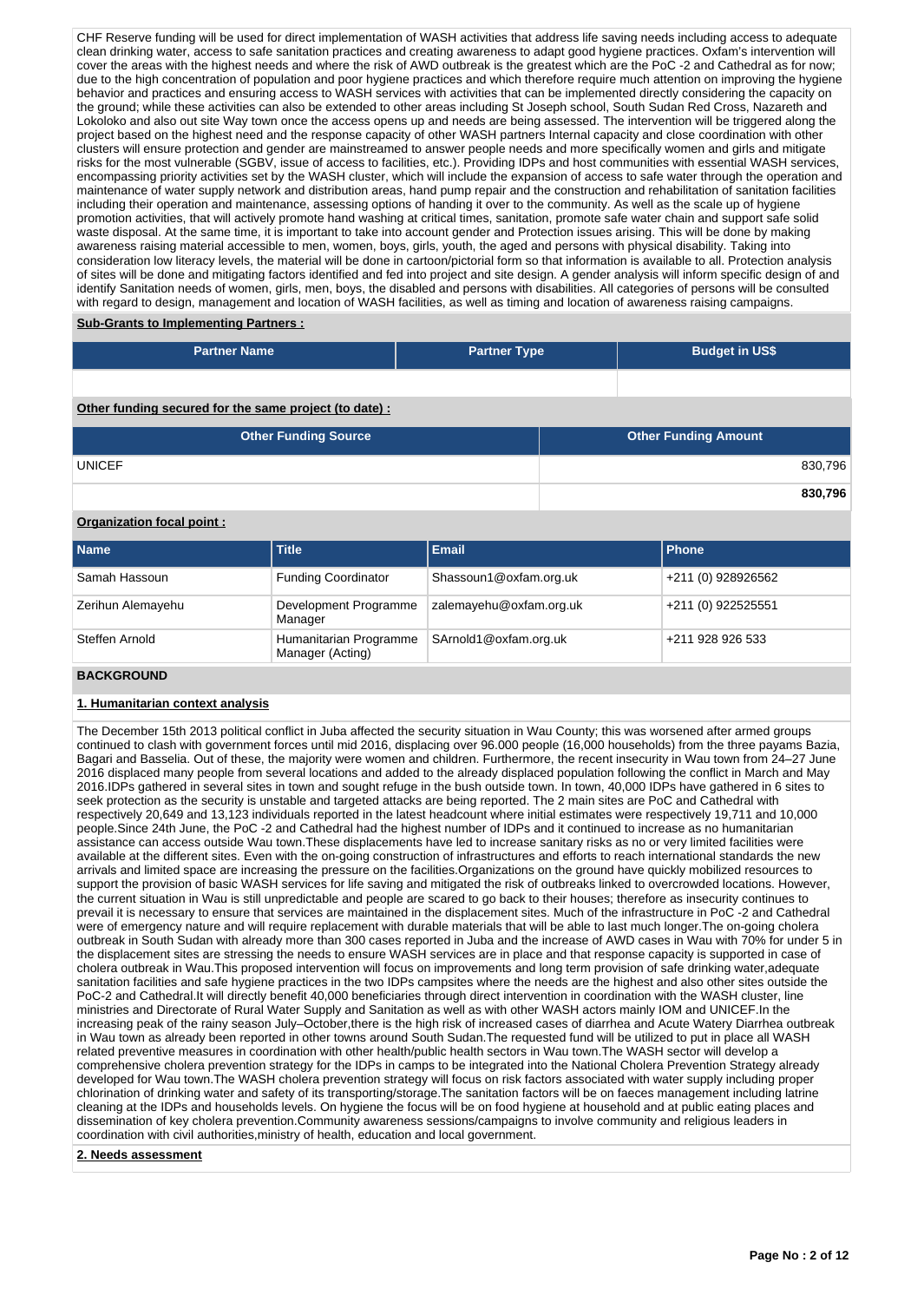Before the fighting on 24th June that led to more influx of IDPs into the current six locations including PoC -2, Cathedral, South Sudan Red Cross, St Joseph, Nazareth and Lokoloko,there were no or limited sanitation facilities available in each site.The high influx of IDPs in the two different sites has increased pressure on the existing facilities leading to high ratio per facilities and increasing the risk of outbreak of water borne or sanitation related diseases.PoC 2 area had no facilities and has now reached 1 latrine per 46 persons while in Cathedral only 30 stances were available for 10,000 people,now thanks to the construction of additional emergency latrines,the ratio of 1 latrine per 96 people has been reached,No water supply facilities were available at PoC2 not even now though the rapid mobilization to support provision of services through water delivery by water trucking.IDPs are receiving an average of 15 liters per day per person.In the Cathedral,there were three hand pumps only one was functional,6 tap stands connected to the urban water network and 1 non-functional water yard supplied from a motorized borehole.Hand pumps have been repaired, fuel supplied and several temporary storages have been installed and are supplied through water trucking to ensure at least 15 liters of water per person per day,while efforts are being made to move away from water trucking and support the water supply of all distribution sites from the urban water network.Chlorination is being implemented but needs to be strictly monitored as to avoid risk of cross contamination in an environment prone to diarrhea outbreak.Limited space available is putting pressure on the newly built facilities stressing the need to constantly maintain them and look for options to increase the coverage as well as to intensify hygiene promotion.The high concentration of population in PoC2 with 20,649 people with less than 1m2 per person and in Cathedral with 13,123 people of which a majority in still sheltering under trees, is increasing the risk of WASH related diseases outbreak among others.WHO has already reported an increase of diarrhea cases in the 2 major sites which emphasizes the underlying risk for outbreak. In the smaller sites, people have started to return home but mainly during day hours, still sheltering inside church compound at night requiring adequate facilities to be accessible. The vast majority of the camp population being women and children(85% according to IOM latest Movement Trend Tracking)is raising further protection concerns and requires to adapt the humanitarian assistance in terms of gender separated facilities and designed to be child friendly,Linked to the general insecurity in Wau town,the intention survey recently conducted by IOM shows that people would like to return to their home but are intending to stay for at least 6 months to one year, therefore maintaining services provision in the displacement sites to acceptable standards for water supply,operation and maintenance of the sanitation facilities,waste management and promotion of safe hygiene practices to reduce the risk of outbreak will increase the need of investment to be done to ensure access facilities is sustained while the population is still seeking protection.It is pertinent to engage women,girls and children in design,repair,maintenance,management and location of WASH and sanitation facilities,alongside men and youth.Apart from the disaggregation of toilets and lighting mentioned above Oxfam will liaise with Protection,Health and GBV actors to provide information to men,women,boys,girls youth,elderly persons and persons with disability on SGBV prevention,the need to report and access to confidential referral pathways including availability of PEP kits at health facilities and the training of health workers in Clinical Management of Rape.Women and girls will be consulted on the content of menstrual hygiene kits.Hygiene kits for HH will include children NFIs

## **3. Description Of Beneficiaries**

Oxfam focuses intervention with direct WASH activities to the two locations with the highest needs which are currently IDPs settled in PoC 2 with 20,649 IDPs, and Cathedral with over 13,123 IDPs. Additional support would be considered along the project to other sites such as St Joseph with 1,200 IDPs, Nazareth 1,000, Lokoloko 1,000 and South Sudan Red Cross with 2,000 and outside Wau town where the IDPs are mainly scattered in the bush if the needs are not covered by other actors. If population returns to their location of origin, Oxfam would look at accompanying them to ensure that WASH minimum services are available as well as forhost populations near the IDPs With sex and age disaggregated data this project will mainly target IDPs in the displacement sites, 40,000 individuals (53% female and 47% male, however a majority of men are staying in the houses making the camp population a majority of women and children representing approximately 85% in the major sites) with an average of 6 persons per household. and will pay specific attention to the people with special needs such as pregnant and lactating women, women head of households, elderly and disabled, people with disabilities and chronic diseases (such as HIV). With regard to HIV AIDS, Oxfam will liaise with partners to advocate for training of family members on Home based care, community awareness on HIV/AIDS and the food security actors for distribution of nutritious foods. Oxfam will ensure that the WASH facilities are physically and sex disaggregated, clearly marked, lockable from the inside and well lit. Equal opportunity will be given for casual worker job and Oxfam will ensure that gender sensitivity is respected as for example having female latrine cleaners for female latrine blocks and male cleaners for male blocks, ensuring the community hygiene promoters are a majority of women taking into consideration the population present in the targeted locations The design will also take into account facilities for disposal of menstrual waste, as well as the specific needs of children and the disabled.

Oxfam will work in coordination with protection cluster to ensure full participation of and involvement of community leaders on protection awarenes activities directed to improve welfare of children (Gils and boys). The team will coordinate with other stakeholders to enhance reunion of separated children and prevention of gender based violence among the IDPs and surrounding communities, while ensuring that all GBV cases are reported and referred for support in available health services.

#### **4. Grant Request Justification**

It is estimated that 40,000 IDPs from Wau town have moved to the six IDPs camps as preferred safe heaven has overstretched available WASH resources. The most populated IDPs locations areas are the PoC 2 with 20,649 individuals and Cathedra with 13,123 individuals, which have increased needs in consequence; the two sites are over populated to meet needs of the IDPs after host population in villages surrounding Wau town was reduced by more than half during crisis, which forced many people to seek protections/safety at the Cathedral and PoC, St Joseph, South Sudan Red Cross and Lokoloko.

In view of the current ongoing crises, it is more likely that increased armed confrontations between the armed groups and SPLA forces will continue to displace more communities from other villages including those not affected with the resent crises. Furthermore, the ongoing clashes between armed groups in Raja located North West of Wau town may spread southwards displacing more people to move towards Wau town into the current IDPs camps. This will stress the available WASH facilities in these camps and will require additional demand for provision of more WASH and protection support. Furthermore the spaces available to provide access to WASH facilities are already fully utilized, therefore additional space will be required to allow any extension of services.

Oxfam will focus on providing services in the areas with the highest needs and which are more at risk of acute watery diarrhea outbreak. As shown in the last 3 weeks through an increase of diarrhea cases mainly for under five children, those overcrowded sites require to intensify WASH services to mitigate outbreak risk. The project aims at improving the coverage of services and tends toward international standards regarding infrastructures built (1 tap stands for 250 persons, 1 latrine for 20 to 50 persons, 20 liters per person per day, 250 people per bathing shelter) as much as space is available and when required intensify hygiene promotion and community mobilization to ensure proper use and maintenance including cleaning, desludging and rehabilitation of hundreds of emergency sanitation infrastructures. When access to villages outside Wau improves, full WASH activities would be extended to target villages outside Wau town based on needs and existing infrastructures focusing on maintaining functional hand pumps, promoting safe excreta disposal and ensuring required WASH NFI are available for safe hygiene practices (water container, dignity items, etc.). Increasing access to adequate safe drinking water and improving access to safe sanitation and hygiene practices in the IDPS locations and if possible villages outside Wau town would enable IDPS and host community live with dignity, help mitigate incidents of SGBV as well as prevent water borne/related diseases. However the challenges faced to access outside Wau, is also increasing pressure on existing displacement sites and mainly PoC 2 and Cathedral where more than 1000 people have arrived in the last week mainly from areas outside Wau (Biringi, Tadu, Ngissa) as no humanitarian assistance can reach them. This highlights the need to maintain the capacity to provide full WASH services in the 2 main sites for the moment to ensure that infrastructures and services provided can support those new arrivals.

**5. Complementarity**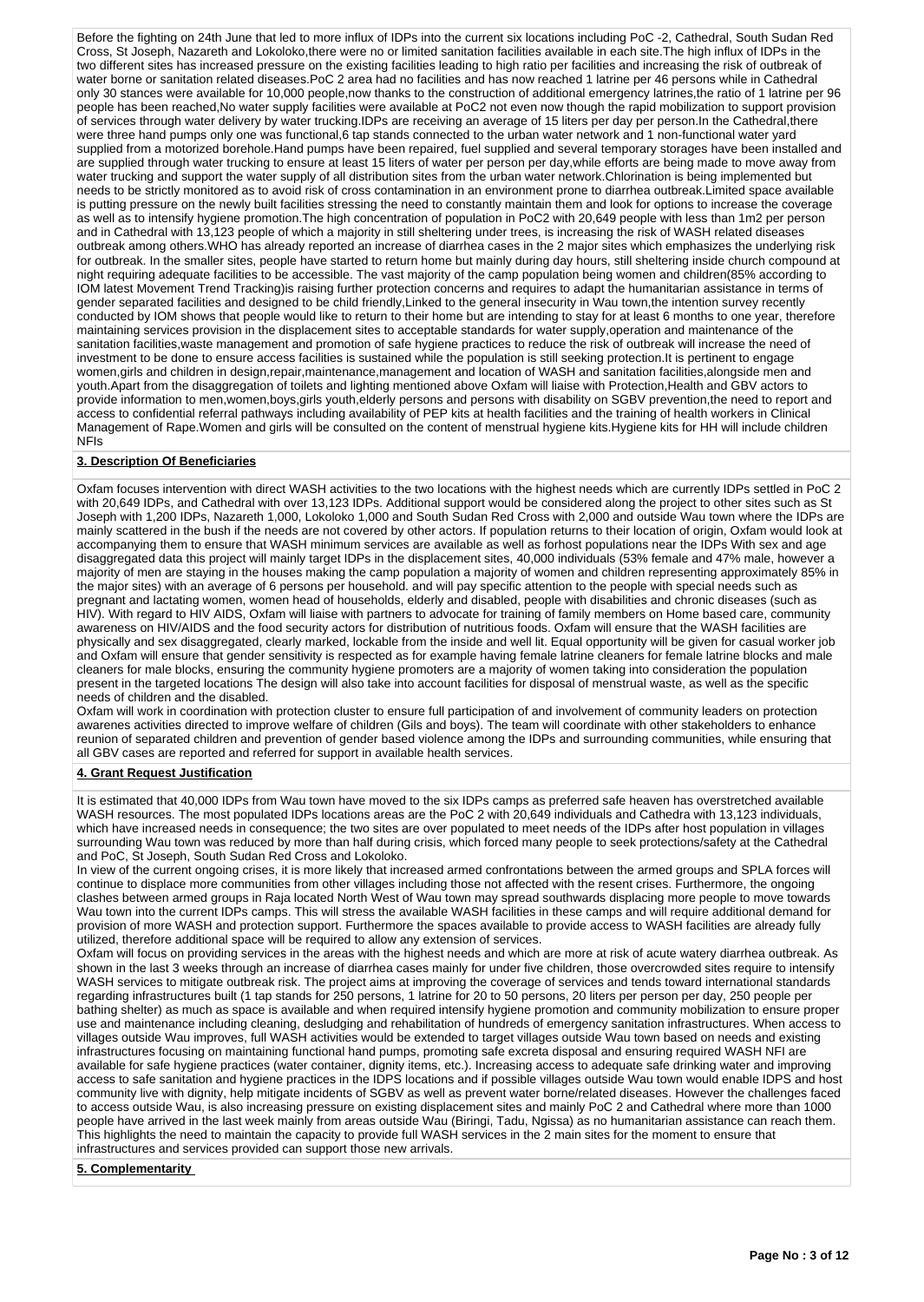This emergency programme has been designed to fill gaps in the WASH needs in the particular displacement context following the recent fighting in Wau town. Emergency intervention has indeed already partially responded to people's needs however, the nature of the displacement and the general insecurity leading people to seek for refuge in specific sites require to ensure that WASH services are maintained as long as people will require protection. Sites with the highest needs have been prioritised and will be covered in coordination with other WASH actors. Intervention in the displacement sites will be done in strong coordination with other sectors actors such as food security, protection, education,CCCM and GBV subcluster to ensure harmonization in the approaches. The temporary nature of those sites is indeed challenging humanitarian assistance as there is a risk that people would remain in those locations to benefit from services. Oxfam and other actors are therefore coordinating to ensure that basic services are provided and that return will be accompanied once the population feels safe to go back their homes. Emphasis is already being put on supporting activities outside of the displacement sites such as through the repair of water points or the support to health structure to ensure qualified staff is present. If the situation evolves, Oxfam will look at supporting areas with the highest needs whether it is in displacement sites in Wau town or outside town or in the eventually of return.

## **LOGICAL FRAMEWORK**

#### **Overall project objective**

To increase and sustain access to essential safe water and sanitation services, as well as WASH NFIs and contribute to improve hygiene practices for fleeing IDPs coming from Wau town due to recent fighting.

#### **WATER, SANITATION AND HYGIENE**

| <b>Cluster objectives</b>                                                                                                                           | <b>Strategic Response Plan (SRP) objectives</b>                                                                   | <b>Percentage of activities</b> |
|-----------------------------------------------------------------------------------------------------------------------------------------------------|-------------------------------------------------------------------------------------------------------------------|---------------------------------|
| CO1: Affected populations have timely<br>access to safe and sufficient quantity of<br>water for drinking, domestic use and hygiene<br>(SPHERE)      | HRP 2016 SO1: Save lives and alleviate<br>suffering through safe access to services and<br>resources with dignity | 45                              |
| CO2: Affected populations are enabled to<br>practice safe excreta disposal with dignity in<br>a secure environment                                  | HRP 2016 SO1: Save lives and alleviate<br>suffering through safe access to services and<br>resources with dignity | 40                              |
| CO3: Affected populations have knowledge<br>and appropriate behaviors to prevent and<br>mitigate WASH related diseases and practice<br>good hygiene | HRP 2016 SO2: Ensure communities are<br>protected, capable and prepared to cope with<br>significant threats       | 15                              |

**Contribution to Cluster/Sector Objectives :** Oxfam's intervention will increase the supply of safe drinking water, access to sanitation facilities and knowledge of waterborne diseases in order to help conflict affected populations reduce the risk of disease.

#### **Outcome 1**

IDPs have improved and sustained access to safe water and safe sanitation facilities in the coming six months.

#### **Output 1.1**

# **Description**

Safe water is provided in sufficient quantity through connection to urban water network, repair or construction of new water points

#### **Assumptions & Risks**

#### Assumptions:-

IDPs continue to stay in the current locations and not forced out of the current locations to their areas of origin; other host community beneficiaries are supportive of programme design, siting of water points and so on.

Oxfam is and will continue to work closely with the communities and involve local communities in decision making and hold regular consultations and engagement throughout the programme; there is continued accessibility allowing logistics to deliver supplies and activities to be implemented

#### Risks

There is stability and the security situation does not deteriorate to affect more villages outside Wau, The peace implementation will proceed as planned and no escalations of tensions and fighting between the government and opposition forces

## **Activities**

#### **Activity 1.1.1**

Provision of safe water to 40,000 direct vulnerable IDPs through direct connection of the temporary storages to urban water network or motorized boreholes and hand pumps

#### **Activity 1.1.2**

Repair and rehabilitation of water points

# **Activity 1.1.3**

Training of 10 operators and technicians of all gender for operation and maintenance of water supply facilities in priority targeted locations considering population mobility in those sites and could be extended to other areas based on needs assessed along the project

# **Activity 1.1.4**

Conduct regular water quality testing to ensure provision of safe water

## **Indicators**

|                 |                                         |                                                                                                                      |            | End cycle beneficiaries |      |                  | End<br>cycle  |
|-----------------|-----------------------------------------|----------------------------------------------------------------------------------------------------------------------|------------|-------------------------|------|------------------|---------------|
| Code            | <b>Cluster</b>                          | <b>Indicator</b>                                                                                                     | <b>Men</b> | Women                   |      | <b>Boy Girls</b> | <b>Target</b> |
| Indicator 1.1.1 | <b>WATER, SANITATION</b><br>AND HYGIENE | Frontline # Number of emergency affected people<br>with access to improved water sources                             | 9.216      | 20,800                  | 4.79 | 5.19             | 40.000        |
|                 |                                         | <b>Means of Verification</b> : Water points monitoring, base line and end line survey, water quality testing results |            |                         |      |                  |               |
| Indicator 1.1.2 | <b>WATER, SANITATION</b><br>AND HYGIENE | % of water tested with 0 CFU/100ml or with FRC<br>between 0.2 and 0.4 mg/L along the project                         |            |                         |      |                  | 100           |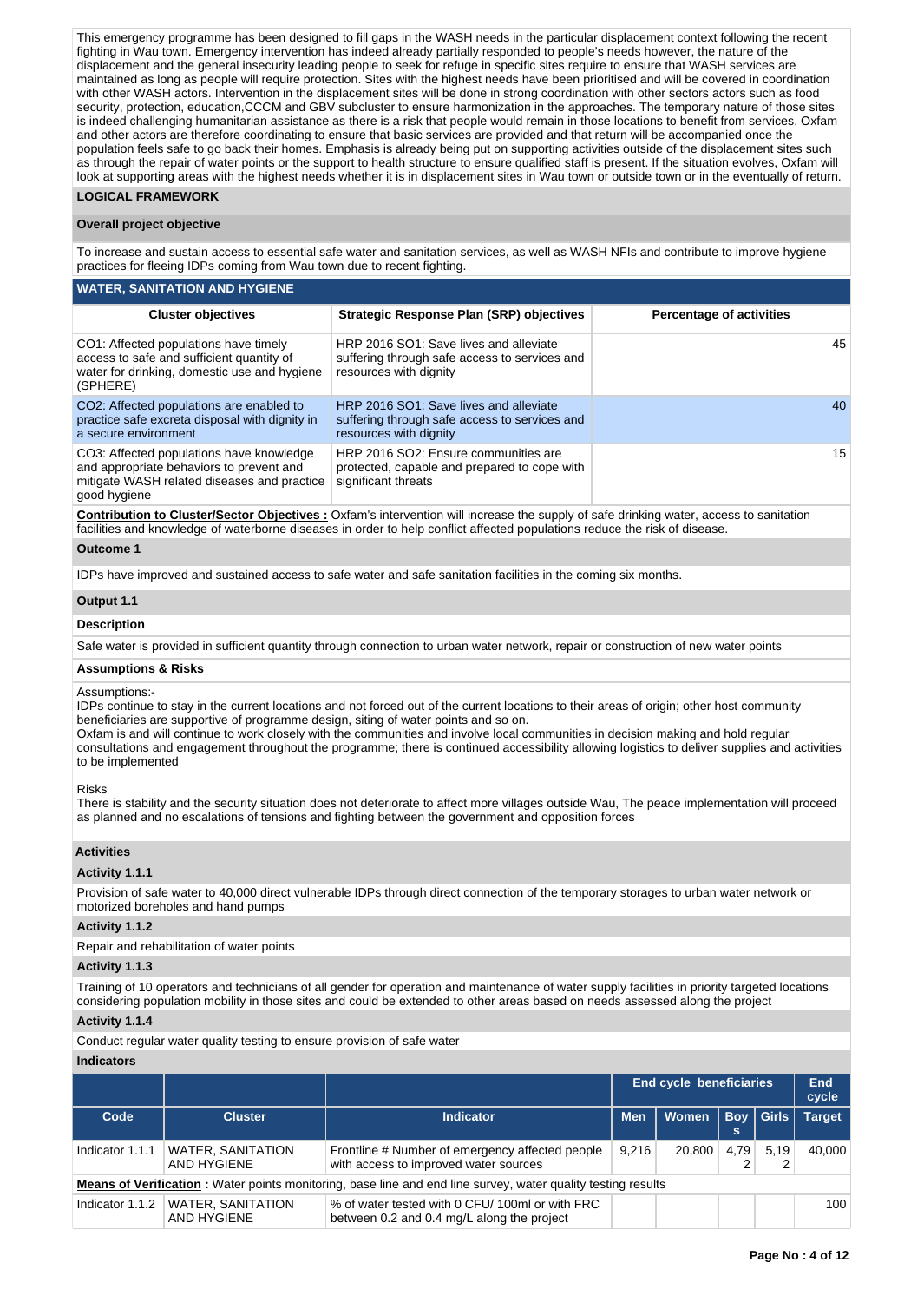|                                | <b>Means of Verification:</b> water quality testing results                                                                         |                                                                                                                                                                                                                                                                                                                                                                                                                                                                                                                                                                                                                                               |    |  |  |  |  |
|--------------------------------|-------------------------------------------------------------------------------------------------------------------------------------|-----------------------------------------------------------------------------------------------------------------------------------------------------------------------------------------------------------------------------------------------------------------------------------------------------------------------------------------------------------------------------------------------------------------------------------------------------------------------------------------------------------------------------------------------------------------------------------------------------------------------------------------------|----|--|--|--|--|
|                                | Indicator 1.1.3   WATER, SANITATION<br><b>AND HYGIENE</b>                                                                           | # of male and female operators and technicians<br>trained for O&M of water supply facilities                                                                                                                                                                                                                                                                                                                                                                                                                                                                                                                                                  | 10 |  |  |  |  |
|                                | <b>Means of Verification:</b> Training attendance sheet                                                                             |                                                                                                                                                                                                                                                                                                                                                                                                                                                                                                                                                                                                                                               |    |  |  |  |  |
| Output 1.2                     |                                                                                                                                     |                                                                                                                                                                                                                                                                                                                                                                                                                                                                                                                                                                                                                                               |    |  |  |  |  |
| <b>Description</b>             |                                                                                                                                     |                                                                                                                                                                                                                                                                                                                                                                                                                                                                                                                                                                                                                                               |    |  |  |  |  |
|                                |                                                                                                                                     | Sanitation facilities are built or rehabilitated and maintained and solid waste are disposed properly                                                                                                                                                                                                                                                                                                                                                                                                                                                                                                                                         |    |  |  |  |  |
| <b>Assumptions &amp; Risks</b> |                                                                                                                                     |                                                                                                                                                                                                                                                                                                                                                                                                                                                                                                                                                                                                                                               |    |  |  |  |  |
| <b>Risks</b>                   | consultations and engagement throughout the programme                                                                               | Beneficiaries and communities are supportive of programme design, siting of water points and so on.<br>Oxfam is and will continue to work closely with the communities and involve local communities in decision making and hold regular<br>Adequate funds available to complete the activities and logistics conditions enable delivery of supplies and activities to be implemented<br>There is stability and the security situation does not deteriorate to affect more villages outside Wau, The peace implementation will proceed<br>as planned and no escalations of tensions and fighting between the government and opposition forces |    |  |  |  |  |
| <b>Activities</b>              |                                                                                                                                     |                                                                                                                                                                                                                                                                                                                                                                                                                                                                                                                                                                                                                                               |    |  |  |  |  |
| Activity 1.2.1                 |                                                                                                                                     |                                                                                                                                                                                                                                                                                                                                                                                                                                                                                                                                                                                                                                               |    |  |  |  |  |
|                                |                                                                                                                                     | Construction and rehabilitation of improved gender and age inclusive latrines and bathing shelters                                                                                                                                                                                                                                                                                                                                                                                                                                                                                                                                            |    |  |  |  |  |
| Activity 1.2.2                 |                                                                                                                                     |                                                                                                                                                                                                                                                                                                                                                                                                                                                                                                                                                                                                                                               |    |  |  |  |  |
|                                | Provision of hand washing facilities to support hygiene practices at latrine facilities                                             |                                                                                                                                                                                                                                                                                                                                                                                                                                                                                                                                                                                                                                               |    |  |  |  |  |
| Activity 1.2.3                 |                                                                                                                                     |                                                                                                                                                                                                                                                                                                                                                                                                                                                                                                                                                                                                                                               |    |  |  |  |  |
|                                | Operation and maintenance of sanitation facilities is implemented by male and female members of the community and service providers |                                                                                                                                                                                                                                                                                                                                                                                                                                                                                                                                                                                                                                               |    |  |  |  |  |
| Activity 1.2.4                 |                                                                                                                                     |                                                                                                                                                                                                                                                                                                                                                                                                                                                                                                                                                                                                                                               |    |  |  |  |  |
|                                | Solid waste are collected and disposed in dedicated location                                                                        |                                                                                                                                                                                                                                                                                                                                                                                                                                                                                                                                                                                                                                               |    |  |  |  |  |

Solid waste are collected and disposed in dedicated location

## **Indicators**

|                                                                                           |                                         |                                                                                           |            | End cycle beneficiaries |            |                  | End<br>cycle  |
|-------------------------------------------------------------------------------------------|-----------------------------------------|-------------------------------------------------------------------------------------------|------------|-------------------------|------------|------------------|---------------|
| Code                                                                                      | <b>Cluster</b>                          | <b>Indicator</b>                                                                          | <b>Men</b> | Women                   | s          | <b>Boy Girls</b> | <b>Target</b> |
| Indicator 1.2.1                                                                           | <b>WATER, SANITATION</b><br>AND HYGIENE | Frontline # of emergency affected people with<br>access to improved sanitation facilities | 8.400      | 10.000                  | 10,4<br>00 | 11,2<br>00       | 40.000        |
| <b>Means of Verification:</b> field report, base line, end line surveys, field monitoring |                                         |                                                                                           |            |                         |            |                  |               |
| Indicator 1.2.2                                                                           | <b>WATER, SANITATION</b><br>AND HYGIENE | # of male and female served by solid waste<br>management                                  |            |                         |            |                  | 40.000        |

**Means of Verification :** field report, base line, end line surveys, field monitoring, volume of disposed waste monitoring, CCCM data on camp population

# **Outcome 2**

Targeted beneficiaries have improved hygiene knowledge and practice safe hygiene practices

## **Output 2.1**

# **Description**

Training will be conducted for male and female Community Hygiene Promoters (CHPs). Oxfam staff, male and female Community Hygiene Promoters will conduct community mobilization to participate in, hygiene awareness and Global events.

### **Assumptions & Risks**

Beneficiaries and communities are supportive of programme design, siting of water points and so on.

Oxfam is and will continue to work closely with the communities and involve local communities in decision making and hold regular consultations and engagement throughout the programme

Adequate funds available to complete the activities and logistics conditions enable delivery of supplies and activities to be implemented Risks

There is stability and the security situation does not deteriorate to affect more villages outside Wau, The peace implementation will proceed as planned and no escalations of tensions and fighting between the government and opposition forces

## **Activities**

# **Activity 2.1.1**

80 male and female community hygiene promoters trained and organizing hygiene promotion sessions and campaigns for dissemination of key hygiene messages to male and female IDPs

#### **Activity 2.1.2**

Distribute of Non Food Items with focus on hygiene / menstrual hygiene dignity kits for 6,500 vulnerable households.

# **Indicators**

|                 |                                         |                                                             |            | <b>End cycle beneficiaries</b> |    | End<br>cycle  |
|-----------------|-----------------------------------------|-------------------------------------------------------------|------------|--------------------------------|----|---------------|
| Code            | <b>Cluster</b>                          | <b>Indicator</b>                                            | <b>Men</b> | Women   Boy   Girls            | S. | <b>Target</b> |
| Indicator 2.1.1 | <b>WATER, SANITATION</b><br>AND HYGIENE | Frontline # of community based hygiene<br>promoters trained | 40         | 40                             |    | 80            |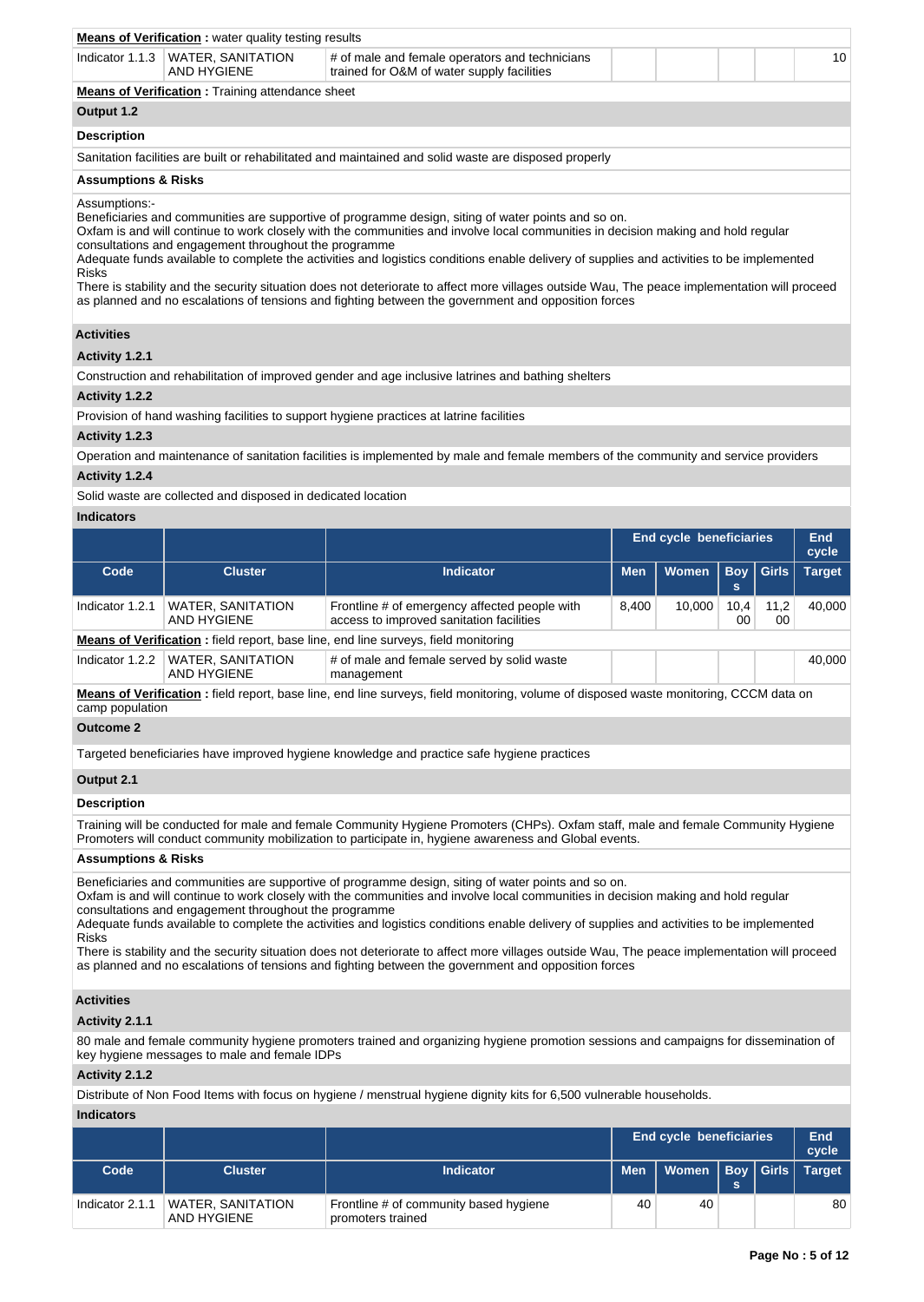|                                                                                                                                                                                                                                                                                                                                                                                                                                                                                                                                                                                                                                                                                                                                                                                                                                                                                                                                                                                                                                                                                                                                                                                                                                                                                                                                                                                                                                                                                                                                                                                                                                                                                                                                                                                                                                                                                                                                                                                                                                                                                                                                                                                                                                                                      | Means of Verification: attendance sheet, field report, training report                                    |                                                                                                                                                                                                                                                                                                                                                                                                                                   |      |            |       |   |        |   |            |             |              |                              |
|----------------------------------------------------------------------------------------------------------------------------------------------------------------------------------------------------------------------------------------------------------------------------------------------------------------------------------------------------------------------------------------------------------------------------------------------------------------------------------------------------------------------------------------------------------------------------------------------------------------------------------------------------------------------------------------------------------------------------------------------------------------------------------------------------------------------------------------------------------------------------------------------------------------------------------------------------------------------------------------------------------------------------------------------------------------------------------------------------------------------------------------------------------------------------------------------------------------------------------------------------------------------------------------------------------------------------------------------------------------------------------------------------------------------------------------------------------------------------------------------------------------------------------------------------------------------------------------------------------------------------------------------------------------------------------------------------------------------------------------------------------------------------------------------------------------------------------------------------------------------------------------------------------------------------------------------------------------------------------------------------------------------------------------------------------------------------------------------------------------------------------------------------------------------------------------------------------------------------------------------------------------------|-----------------------------------------------------------------------------------------------------------|-----------------------------------------------------------------------------------------------------------------------------------------------------------------------------------------------------------------------------------------------------------------------------------------------------------------------------------------------------------------------------------------------------------------------------------|------|------------|-------|---|--------|---|------------|-------------|--------------|------------------------------|
| Indicator 2.1.2                                                                                                                                                                                                                                                                                                                                                                                                                                                                                                                                                                                                                                                                                                                                                                                                                                                                                                                                                                                                                                                                                                                                                                                                                                                                                                                                                                                                                                                                                                                                                                                                                                                                                                                                                                                                                                                                                                                                                                                                                                                                                                                                                                                                                                                      | <b>WATER, SANITATION</b><br><b>AND HYGIENE</b>                                                            | Frontline # of emergency affected people<br>equipped to practice good hygiene behaviors<br>through participatory hygiene promotion                                                                                                                                                                                                                                                                                                |      |            | 8,400 |   | 10,000 |   | 10,4<br>00 | 11,2<br>00  |              | 40,000                       |
|                                                                                                                                                                                                                                                                                                                                                                                                                                                                                                                                                                                                                                                                                                                                                                                                                                                                                                                                                                                                                                                                                                                                                                                                                                                                                                                                                                                                                                                                                                                                                                                                                                                                                                                                                                                                                                                                                                                                                                                                                                                                                                                                                                                                                                                                      | <b>Means of Verification:</b> attendance sheet, FGD report, field report.                                 |                                                                                                                                                                                                                                                                                                                                                                                                                                   |      |            |       |   |        |   |            |             |              |                              |
|                                                                                                                                                                                                                                                                                                                                                                                                                                                                                                                                                                                                                                                                                                                                                                                                                                                                                                                                                                                                                                                                                                                                                                                                                                                                                                                                                                                                                                                                                                                                                                                                                                                                                                                                                                                                                                                                                                                                                                                                                                                                                                                                                                                                                                                                      | % of HH receiving menstrual hygiene kits<br>% of times beneficiaries (hhs) receive menstrual hygiene kits |                                                                                                                                                                                                                                                                                                                                                                                                                                   |      |            |       |   |        |   |            |             |              |                              |
| Indicator 2.1.3                                                                                                                                                                                                                                                                                                                                                                                                                                                                                                                                                                                                                                                                                                                                                                                                                                                                                                                                                                                                                                                                                                                                                                                                                                                                                                                                                                                                                                                                                                                                                                                                                                                                                                                                                                                                                                                                                                                                                                                                                                                                                                                                                                                                                                                      | <b>WATER, SANITATION</b><br>AND HYGIENE                                                                   | # of HH receiving hygiene kits                                                                                                                                                                                                                                                                                                                                                                                                    |      |            |       |   |        |   |            |             |              | 6,500                        |
|                                                                                                                                                                                                                                                                                                                                                                                                                                                                                                                                                                                                                                                                                                                                                                                                                                                                                                                                                                                                                                                                                                                                                                                                                                                                                                                                                                                                                                                                                                                                                                                                                                                                                                                                                                                                                                                                                                                                                                                                                                                                                                                                                                                                                                                                      |                                                                                                           | <b>Means of Verification:</b> distribution list, field report, Post Distribution Monitoring report                                                                                                                                                                                                                                                                                                                                |      |            |       |   |        |   |            |             |              |                              |
| <b>Additional Targets:</b>                                                                                                                                                                                                                                                                                                                                                                                                                                                                                                                                                                                                                                                                                                                                                                                                                                                                                                                                                                                                                                                                                                                                                                                                                                                                                                                                                                                                                                                                                                                                                                                                                                                                                                                                                                                                                                                                                                                                                                                                                                                                                                                                                                                                                                           |                                                                                                           |                                                                                                                                                                                                                                                                                                                                                                                                                                   |      |            |       |   |        |   |            |             |              |                              |
| <b>M &amp; R</b>                                                                                                                                                                                                                                                                                                                                                                                                                                                                                                                                                                                                                                                                                                                                                                                                                                                                                                                                                                                                                                                                                                                                                                                                                                                                                                                                                                                                                                                                                                                                                                                                                                                                                                                                                                                                                                                                                                                                                                                                                                                                                                                                                                                                                                                     |                                                                                                           |                                                                                                                                                                                                                                                                                                                                                                                                                                   |      |            |       |   |        |   |            |             |              |                              |
|                                                                                                                                                                                                                                                                                                                                                                                                                                                                                                                                                                                                                                                                                                                                                                                                                                                                                                                                                                                                                                                                                                                                                                                                                                                                                                                                                                                                                                                                                                                                                                                                                                                                                                                                                                                                                                                                                                                                                                                                                                                                                                                                                                                                                                                                      | <b>Monitoring &amp; Reporting plan</b>                                                                    |                                                                                                                                                                                                                                                                                                                                                                                                                                   |      |            |       |   |        |   |            |             |              |                              |
| The project's M&E approach will focus on accountability to beneficiaries, and gathering and sharing evidence to inform future programming<br>and compliment and progress initiatives from other humanitarian and resilience actors. Oxfam will have overall responsibility for Monitoring<br>Evaluation Accountability and Learning (MEAL) and will work within a rigorous system that is in line with the overall Oxfam guidelines for<br>MEAL in Emergencies, along with the Common Approach to Monitoring and Social Accountability (CAMSA) as well as contributing and<br>aligning with the WASH cluster monitoring mechanism. Oxfam will support monitoring by the community to contribute to better accountability<br>but also to engage them for improved ownership and explore option of community management of the facilities.<br>Oxfam will also contribute to the cluster coordination through dedicated resource in order to support the development of strategies among<br>WASH partners and the quality of the intervention in line with the National Cluster recommendations and guidelines.<br>Building on the rapid needs assessment, a mini baseline and end line survey will be conducted using quantitative and qualitative<br>methodologies to measure impact and change and to set benchmarks against agreed indicators. Conflict, gender, and protection analyses<br>will be updated on a continual basis to inform program implementation. A clear monitoring and evaluation framework will be set up in<br>discussion with women and men separately and in groups, to be monitored by implementing field teams, which will include monthly<br>monitoring reports, and clear action points. Oxfam will ensure that a gender-sensitive community feedback mechanism (for consultation,<br>feedback and complaints) is established to inform and change programming, including the establishment of accountability groups based on<br>community-defined vulnerability criteria. Routine monitoring shall be conducted using a mix of rural participatory appraisal and quantitative<br>methods throughout the duration of the project, engaging primary agents of change, communities, local stakeholders, and project<br>implementing teams. |                                                                                                           |                                                                                                                                                                                                                                                                                                                                                                                                                                   |      |            |       |   |        |   |            |             |              |                              |
| potential for impact at scale.                                                                                                                                                                                                                                                                                                                                                                                                                                                                                                                                                                                                                                                                                                                                                                                                                                                                                                                                                                                                                                                                                                                                                                                                                                                                                                                                                                                                                                                                                                                                                                                                                                                                                                                                                                                                                                                                                                                                                                                                                                                                                                                                                                                                                                       |                                                                                                           | time. This will provide valuable lessons and accurate credible data for multiple actors on trends, the quality of current programming, and the<br>At field level progress toward project objectives will be closely monitored by the Project Manager and MEAL Officer, supported by the<br>Programme Quality Manager and Technical Coordinators. Where possible, beneficiaries and local officials will take the lead on activity |      |            |       |   |        |   |            |             |              |                              |
|                                                                                                                                                                                                                                                                                                                                                                                                                                                                                                                                                                                                                                                                                                                                                                                                                                                                                                                                                                                                                                                                                                                                                                                                                                                                                                                                                                                                                                                                                                                                                                                                                                                                                                                                                                                                                                                                                                                                                                                                                                                                                                                                                                                                                                                                      | support to persons of different genders.                                                                  | monitoring, and report on progress at community learning events. Sex disaggregated data will always be produced to help monitoring                                                                                                                                                                                                                                                                                                |      |            |       |   |        |   |            |             |              |                              |
| Workplan                                                                                                                                                                                                                                                                                                                                                                                                                                                                                                                                                                                                                                                                                                                                                                                                                                                                                                                                                                                                                                                                                                                                                                                                                                                                                                                                                                                                                                                                                                                                                                                                                                                                                                                                                                                                                                                                                                                                                                                                                                                                                                                                                                                                                                                             |                                                                                                           |                                                                                                                                                                                                                                                                                                                                                                                                                                   |      |            |       |   |        |   |            |             |              |                              |
|                                                                                                                                                                                                                                                                                                                                                                                                                                                                                                                                                                                                                                                                                                                                                                                                                                                                                                                                                                                                                                                                                                                                                                                                                                                                                                                                                                                                                                                                                                                                                                                                                                                                                                                                                                                                                                                                                                                                                                                                                                                                                                                                                                                                                                                                      |                                                                                                           | Activitydescription                                                                                                                                                                                                                                                                                                                                                                                                               | Year |            | 2     | 3 | 5      | 6 |            | 8<br>9      | 10111        | 12                           |
|                                                                                                                                                                                                                                                                                                                                                                                                                                                                                                                                                                                                                                                                                                                                                                                                                                                                                                                                                                                                                                                                                                                                                                                                                                                                                                                                                                                                                                                                                                                                                                                                                                                                                                                                                                                                                                                                                                                                                                                                                                                                                                                                                                                                                                                                      |                                                                                                           | Activity 1.1.1: Provision of safe water to 40,000 direct vulnerable IDPs through direct                                                                                                                                                                                                                                                                                                                                           | 2016 |            |       |   |        |   |            | x x x x x x |              |                              |
| and hand pumps                                                                                                                                                                                                                                                                                                                                                                                                                                                                                                                                                                                                                                                                                                                                                                                                                                                                                                                                                                                                                                                                                                                                                                                                                                                                                                                                                                                                                                                                                                                                                                                                                                                                                                                                                                                                                                                                                                                                                                                                                                                                                                                                                                                                                                                       |                                                                                                           | connection of the temporary storages to urban water network or motorized boreholes                                                                                                                                                                                                                                                                                                                                                | 2017 | $X \mid X$ |       |   |        |   |            |             |              |                              |
|                                                                                                                                                                                                                                                                                                                                                                                                                                                                                                                                                                                                                                                                                                                                                                                                                                                                                                                                                                                                                                                                                                                                                                                                                                                                                                                                                                                                                                                                                                                                                                                                                                                                                                                                                                                                                                                                                                                                                                                                                                                                                                                                                                                                                                                                      | Activity 1.1.2: Repair and rehabilitation of water points                                                 |                                                                                                                                                                                                                                                                                                                                                                                                                                   | 2016 |            |       |   |        |   |            | $X \mid X$  | $\mathsf{X}$ | $\mathsf{X}$<br>$\mathsf{X}$ |
|                                                                                                                                                                                                                                                                                                                                                                                                                                                                                                                                                                                                                                                                                                                                                                                                                                                                                                                                                                                                                                                                                                                                                                                                                                                                                                                                                                                                                                                                                                                                                                                                                                                                                                                                                                                                                                                                                                                                                                                                                                                                                                                                                                                                                                                                      |                                                                                                           |                                                                                                                                                                                                                                                                                                                                                                                                                                   | 2017 | $X$ $X$    |       |   |        |   |            |             |              |                              |
|                                                                                                                                                                                                                                                                                                                                                                                                                                                                                                                                                                                                                                                                                                                                                                                                                                                                                                                                                                                                                                                                                                                                                                                                                                                                                                                                                                                                                                                                                                                                                                                                                                                                                                                                                                                                                                                                                                                                                                                                                                                                                                                                                                                                                                                                      |                                                                                                           | Activity 1.1.3: Training of 10 operators and technicians of all gender for operation and<br>maintenance of water supply facilities in priority targeted locations considering                                                                                                                                                                                                                                                     | 2016 |            |       |   |        |   |            | XX          | X            | X <br> X                     |

| maintenance of water supply facilities in priority targeted locations considering                                                                      |      |              |   |  |   |          |              |             |  |
|--------------------------------------------------------------------------------------------------------------------------------------------------------|------|--------------|---|--|---|----------|--------------|-------------|--|
| population mobility in those sites and could be extended to other areas based on needs<br>assessed along the project                                   | 2017 | $\mathsf{X}$ | X |  |   |          |              |             |  |
| Activity 1.1.4: Conduct regular water quality testing to ensure provision of safe water                                                                | 2016 |              |   |  | X | ΙX.      |              | $X$ $X$ $X$ |  |
|                                                                                                                                                        | 2017 | $\times$     | X |  |   |          |              |             |  |
| Activity 1.2.1: Construction and rehabilitation of improved gender and age inclusive<br>latrines and bathing shelters                                  | 2016 |              |   |  | X | <b>X</b> | ΙX.          | $X$ $X$     |  |
|                                                                                                                                                        | 2017 | $\times$     | X |  |   |          |              |             |  |
| Activity 1.2.2: Provision of hand washing facilities to support hygiene practices at latrine<br>facilities                                             | 2016 |              |   |  | X | X        | ΙX           |             |  |
|                                                                                                                                                        | 2017 |              |   |  |   |          |              |             |  |
| Activity 1.2.3: Operation and maintenance of sanitation facilities is implemented by male<br>and female members of the community and service providers | 2016 |              |   |  | X | X.       | ΙX.          | IX X        |  |
|                                                                                                                                                        | 2017 | $\times$     | X |  |   |          |              |             |  |
| Activity 1.2.4: Solid waste are collected and disposed in dedicated location                                                                           | 2016 |              |   |  | X | X        | <sup>X</sup> | $X$ $X$     |  |
|                                                                                                                                                        | 2017 | X            | X |  |   |          |              |             |  |
|                                                                                                                                                        |      |              |   |  |   |          |              |             |  |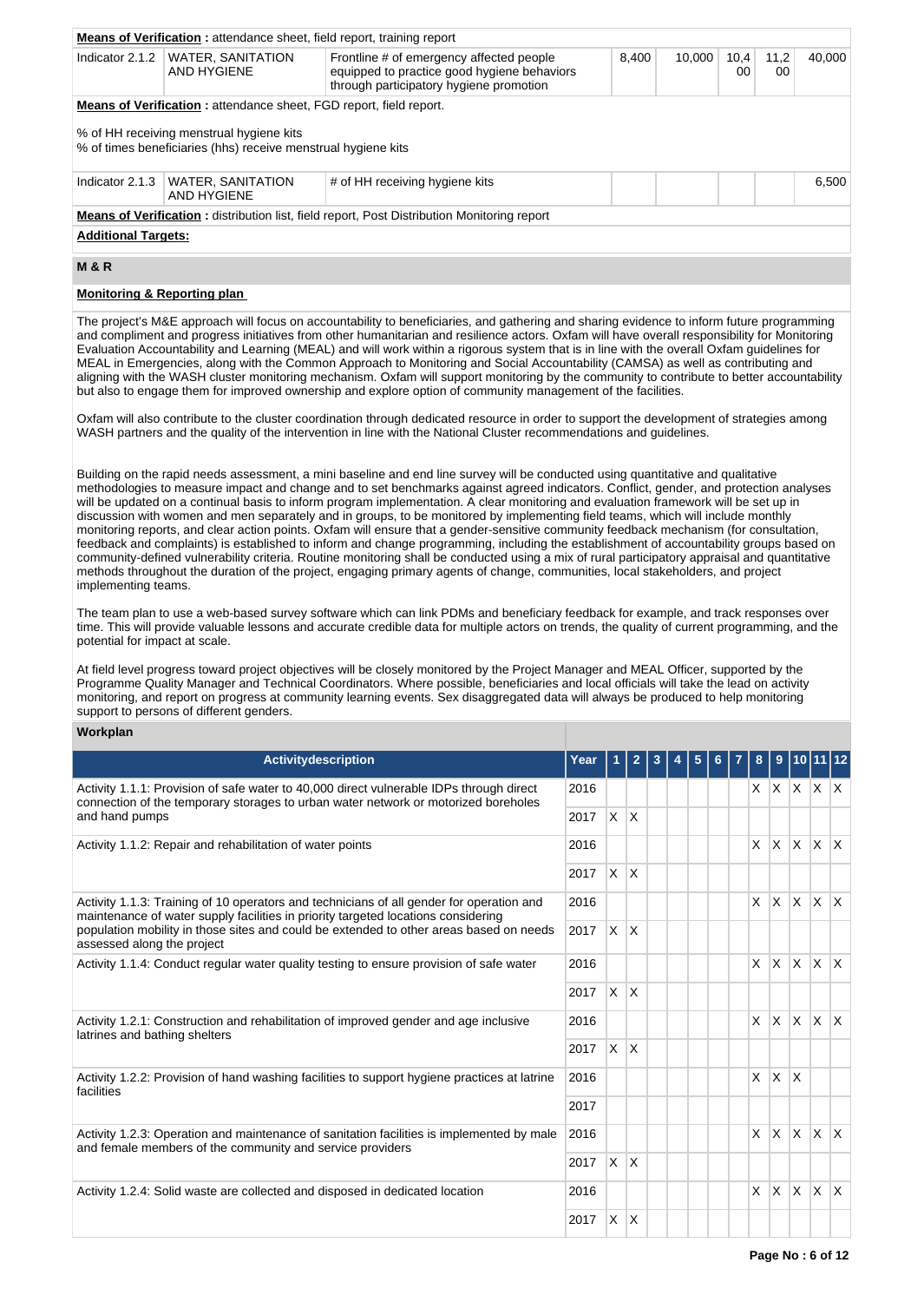Activity 2.1.1: 80 male and female community hygiene promoters trained and organizing hygiene promotion sessions and campaigns for dissemination of key hygiene messages to male and female IDPs 2016 X X X X X  $2017$  X X Activity 2.1.2: Distribute of Non Food Items with focus on hygiene / menstrual hygiene dignity kits for 6,500 vulnerable households. 2016 X X

 $2017$  X

# **OTHER INFO**

## **Accountability to Affected Populations**

Women, men, girls, and boys, the aged and persons with Physical disability within target communities will be directly involved at all stages of the program cycle in order to encourage ownership and participation in program activities. Community structures, networks, and support groups are fundamental to building resilience and are at the heart of the Oxfam's programme strategy. Oxfam recognizes that communities are not homogenous, and the gender analysis will enable us to jointly design an appropriate intervention, with the community, looking at the needs of sectors, including all other WASH, Gender/protection, health, FSL and NFI.

It is particularly important to consult with the community on their specific needs. Men, women, boys , girls, youth , the aged and disabled will be consulted on design and location of WASH facilities. They will be included in any training and awareness raising on HIV AIDS and SGBV. Women and girls will be consulted specifically on menstrual hygiene kits.

Oxfam is fundamentally committed to ensuring accountability to communities and installing a rigorous beneficiaries and other stakeholders feedback mechanism, which is part of the program collected through Focus Group Discussion and also linking with other clusters who have set up desks in the biggest sites. Women, men, girls, and boys within target communities will be directly involved at all stages of the program cycle in order to encourage ownership and participation in program activities. Community structures, networks, and support groups are fundamental to building resilience and are at the heart of the Oxfam's programme strategy.

. Where possible, male and female community members will be given the opportunity to evaluate the program on an ongoing basis. Humanitarian accountability mechanisms will be set in place through designated staff members, MEAL and Program Quality Officers. Complaint and feedback mechanisms will be set up to monitor programme implementation and ensure the voices of the beneficiaries are heard. Complaint/suggestion desk will be organized during distributions, exit interviews will be conducted during distributions. Accountability groups will be formed based on community-defined vulnerability criteria, and consulted each month to feedback and influence Oxfam's programming on an ongoing basis.

This will be done in collaboration with the protection cross-cutting themes. These staff will be trained on humanitarian accountability standards and will have knowledge of global initiatives such as Core Humanitarian Standards of Accountability, People in Aid, and ALNAP. In coordination with Oxfams gender unit and other clusters, they will also be trained on gender sensitive WASH programming, SGBV prevention and support, and HIV/AIDS. All activities will be linked with other INGOs, and OCHA, UNICEF, IOM, and UNHCR accountability systems to ensure collaboration and key information is shared to support the overall implementation and protection of beneficiaries. Within Oxfam structures accountability is the responsibility of each staff member, with specific responsibilities lying with the Programme Quality Team.

# **Implementation Plan**

Oxfam will be directly implementing all activities in this project. All WASH interventions are streamlined and coordinated through the national, state and local WASH cluster meetings. Through these coordination meetings, which are held at least once a week, clear operational areas are designated for all concerned agencies intervening in the sector. There are usually several additional coordination meetings between a selected group of actors in the case of acute necessity such as an increase / sudden displacement of population due to fighting or inter-ethnic conflict. Oxfam collaborates closely with relevant international WASH actors like Unicef, IOM, MEDAIR, IMC and ACTED in camp management organizations.

Representatives from the authorities at community level, including Directorate of Rural Water Supply and Sanitation, Relief and Rehabilitation Commission (RRC) or equivalent, are contacted and informed of any planned Oxfam activity within their community. OXFAM is also part of interagency meeting organized in Wau. Separate meetings are also conducted with key organizations on time to time to discuss emerging issues, support required, information required etc.

Considering the volatile security situation in Wau town and surrounding, Oxfam has already identified and trained key people living in the different targeted sites who are in charge of supervising activities. Contingency stock will be placed in the two main locations to ensure that activities can be maintained in the event of staff not being able to access the sites.

#### **Coordination with other Organizations in project area**

| Name of the organization                                                  | Areas/activities of collaboration and rationale         |  |  |  |  |  |
|---------------------------------------------------------------------------|---------------------------------------------------------|--|--|--|--|--|
| Oxfam                                                                     | WASH cluster coordination through the State Focal Point |  |  |  |  |  |
| UNICEF/IOM/Solidarites International/Medair                               | WASH activities in displacement sites                   |  |  |  |  |  |
| <b>WFP</b>                                                                | Food distribution                                       |  |  |  |  |  |
| IOM / Acted                                                               | <b>CCM/NFI</b>                                          |  |  |  |  |  |
| UNHCR/ Non Violent Peace Force                                            | Protection reducing risks linked to WASH facilities     |  |  |  |  |  |
| UNICEF/War child                                                          | Education coordination for hygiene promotion in TLC     |  |  |  |  |  |
| <b>Environment Marker Of The Project</b>                                  |                                                         |  |  |  |  |  |
| A: Neutral Impact on environment with No mitigation                       |                                                         |  |  |  |  |  |
| <b>Gender Marker Of The Project</b>                                       |                                                         |  |  |  |  |  |
| 2a-The project is designed to contribute significantly to gender equality |                                                         |  |  |  |  |  |
| <b>Justify Chosen Gender Marker Code</b>                                  |                                                         |  |  |  |  |  |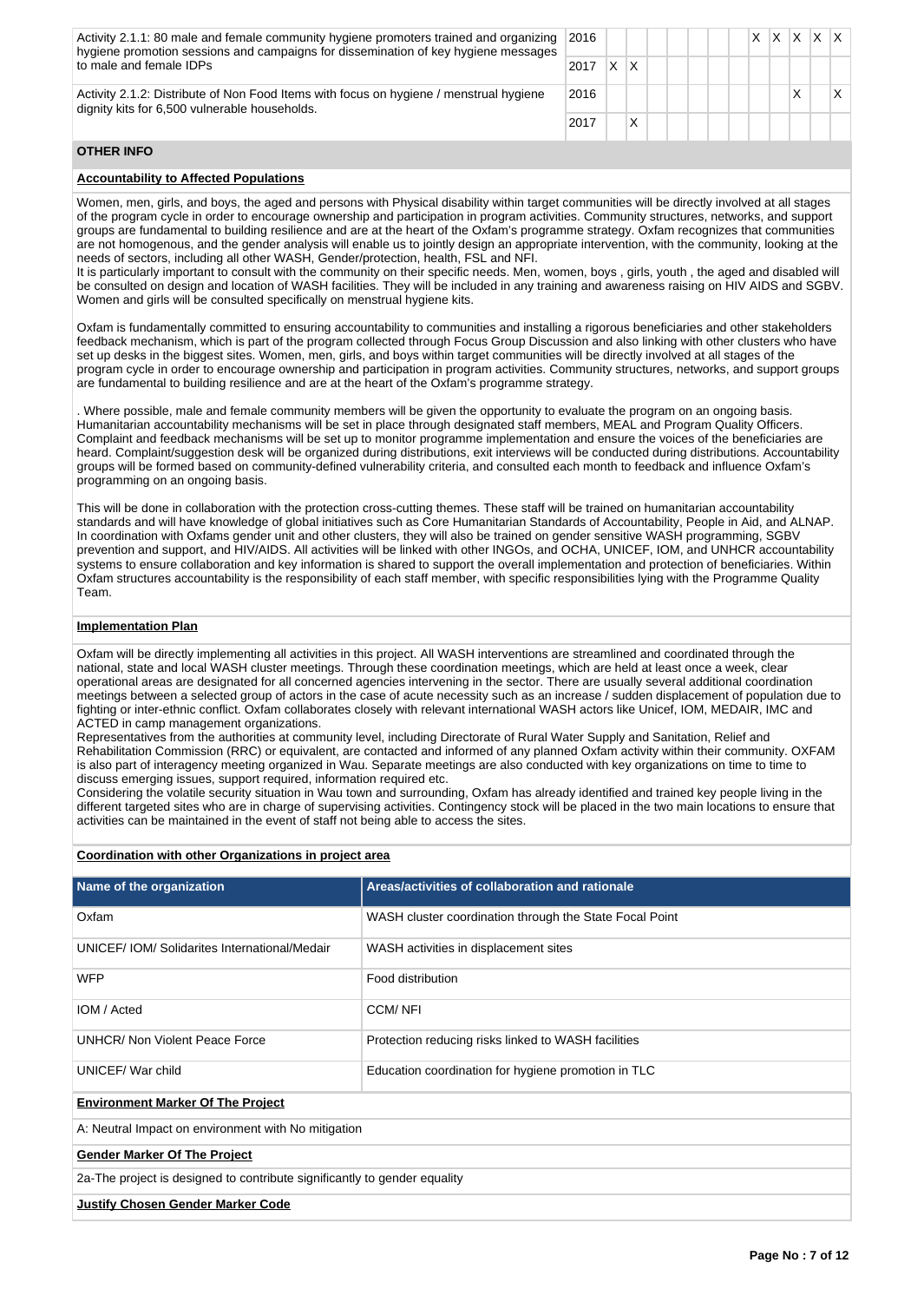Understanding that women, men, boys, and girls are affected differently by disasters and displacement, Oxfam prioritizes gender equity and the promotion of women's rights in all our humanitarian responses. Oxfam policies recognize that SGBV/VAW is a violation of human rights and seeks to mainstream work to reduce SGBV and protection into all programs. Oxfam is a key member of the Inter Agency standing committee, and also has an internal gender policy, a SGBV/VAW policy and has developed minimum standards for gender in emergencies as a tool to measure consistency in promoting gender equality through interventions. Oxfam trains its programme personnel in gender mainstreaming, and has a team of gender and protection advisers based in South Sudan and in our regional centre in Nairobi that work closely together to mainstream gender into programmes and projects. WASH activities will incorporate considerations for gender and different needs of women, men, boys, and girls as well as the aged and persons with disabilities, as The targeted population is composed of 85% of women and children in order to provide opportunities for different groups to feedback and influence programme design. Specifically this will be reflected in stock items held particularly with regards to menstrual hygiene kits to ensure that kits include items that specifically meet women's needs. In addition, women and girls will be trained in design, management, repair and maintenance of WASH facilities alongside men and youth.

#### **Protection Mainstreaming**

All activities will be decentralized so that protection concerns voiced by women related to risk of GBV in the displacement sites are taken into consideration. Women, men, girls, boys and persons with specific needs will be consulted at all stages of the WASH intervention. Special consideration will be given to enable access and facilitating water collection for disabled people. Sanitation infrastructure will be sex segregated and clearly marked, and will be equipped to enhance privacy. Hygiene promotion activities will involve women and men; and activities will be timed to fit around women and men's other work schedules. Hygiene promoters will discourage sending children to collect water in large containers and to be on charge of disposing of the solid waste. Gender balance and equal pay and non-traditional work for women and men to challenge gender roles stereotypes will be ensured. Safe programming and mainstreaming gender at all stages will be ensured. Programme staff will be trained on the use of Oxfam standards and indicators for gender and protection. Oxfam will implement and hold itself accountable to Oxfam's Minimum Standards for Gender Equality and Women's Rights in Emergencies. The integration of protection and gender staff in the project team will help ensure the implementation of key activities beyond basic safe programming and Do No Harm approaches. Oxfam newly recruited staffs complete an induction phase, the Code of Conduct is discussed and countersigned. Oxfam has a policy on Protection from Sexual Exploitation and Abuse.

#### **Country Specific Information**

#### **Safety and Security**

Oxfam's first priority is the safety and security of its staff. Relationships with local authorities, INGOs, local partners, and communities have been developed to triangulate security information and updates on a continuous basis. Oxfam has security SOPs and evacuation plans for all locations and close coordination with NGO Forum security, Department for Safety and Security (DSS), local authorities, and Oxfam's Roving Security Advisor and Country Security Advisor enables the triangulation of security information.

During the events of 24-26th of June, Oxfam team as others organisations has hibernated inside UNMISS compound, Considering the volatile security situation in Wau town and surrounding, evacuation and communication plans have been redefined internally as well as with other humanitarian agencies. The presence of key staff in the targeted implementation sites will ensure that at least minimum activities are still operational.

#### **Access**

Oxfam has previously worked in Western Bar el Ghazalover the last 10 years and have a full set up of office and guesthouse that Oxfam's current intervention operating from. Passenger flights to Wau operate 5 days a week each where all weather runway allows flights in all weather conditions.

However the recent situation in Wau and further security incident has led to access being challenged by local authorities for the areas outside Wau town. The displacement sites in Wau town are not impacted by the access constraint but Oxfam is engaging with other humanitarian agencies to negotiate access to outside Wau town in order to ensure that population in needs are receiving humanitarian assistance,

# **BUDGET**

| Code | <b>Budget Line Description</b>                                               | D I<br>ls.                                                                                         | Quantit      | l Unit<br>cost | <b>Duration</b><br><b>Recurrance</b> | % charged   Total Cost<br><b>to CHF</b> |           |  |  |  |  |
|------|------------------------------------------------------------------------------|----------------------------------------------------------------------------------------------------|--------------|----------------|--------------------------------------|-----------------------------------------|-----------|--|--|--|--|
|      | <b>Staff and Other Personnel Costs</b>                                       |                                                                                                    |              |                |                                      |                                         |           |  |  |  |  |
| 1.1  | PHE roving manager (C2) (Juba based)                                         | D                                                                                                  |              | 5,00<br>0.00   | 6                                    | 5%                                      | 1,500.00  |  |  |  |  |
|      |                                                                              | In charge of providing support to or replace the technical PHE when required (R&R, training).      |              |                |                                      |                                         |           |  |  |  |  |
| 1.2  | PHP roving manager (C2)(Juba based)                                          | D                                                                                                  | $\mathbf{1}$ | 5,00<br>0.00   | 6                                    | 5%                                      | 1,500.00  |  |  |  |  |
|      |                                                                              | In charge of providing support to or replace the technical PHP when required (R&R, training).      |              |                |                                      |                                         |           |  |  |  |  |
| 1.3  | Electro mechanic (C2) (Juba based)                                           | D                                                                                                  |              | 5,00<br>0.00   | 6                                    | 5%                                      | 1,500.00  |  |  |  |  |
|      | In charge of the maintenance/repair of the electronic equipment and machines |                                                                                                    |              |                |                                      |                                         |           |  |  |  |  |
| 1.4  | WaSH cluster State focal point (field based)                                 | D                                                                                                  |              | 5,00<br>0.00   | 4                                    | 100%                                    | 20,000.00 |  |  |  |  |
|      | Dedicated HR to support the WaSH cluster coordination                        |                                                                                                    |              |                |                                      |                                         |           |  |  |  |  |
| 1.5  | Programme Manager (C1) (Wau based)                                           | D                                                                                                  | $\mathbf{1}$ | 4,60<br>0.00   | 6                                    | 50%                                     | 13,800.00 |  |  |  |  |
|      | Has overall responsibility for the management and delivery of the programme. |                                                                                                    |              |                |                                      |                                         |           |  |  |  |  |
| 1.6  | PHE team leader (C2)(Wau based)                                              | D                                                                                                  | 1            | 3,80<br>0.00   | $\overline{2}$                       | 100%                                    | 7,600.00  |  |  |  |  |
|      |                                                                              | Technical lead for public health engineering programme and supervising all officers and assistants |              |                |                                      |                                         |           |  |  |  |  |
| 1.7  | PHP team leader (C2)(Wau based)                                              | D                                                                                                  | 1.           | 4,10<br>0.00   | 2                                    | 100%                                    | 8,200.00  |  |  |  |  |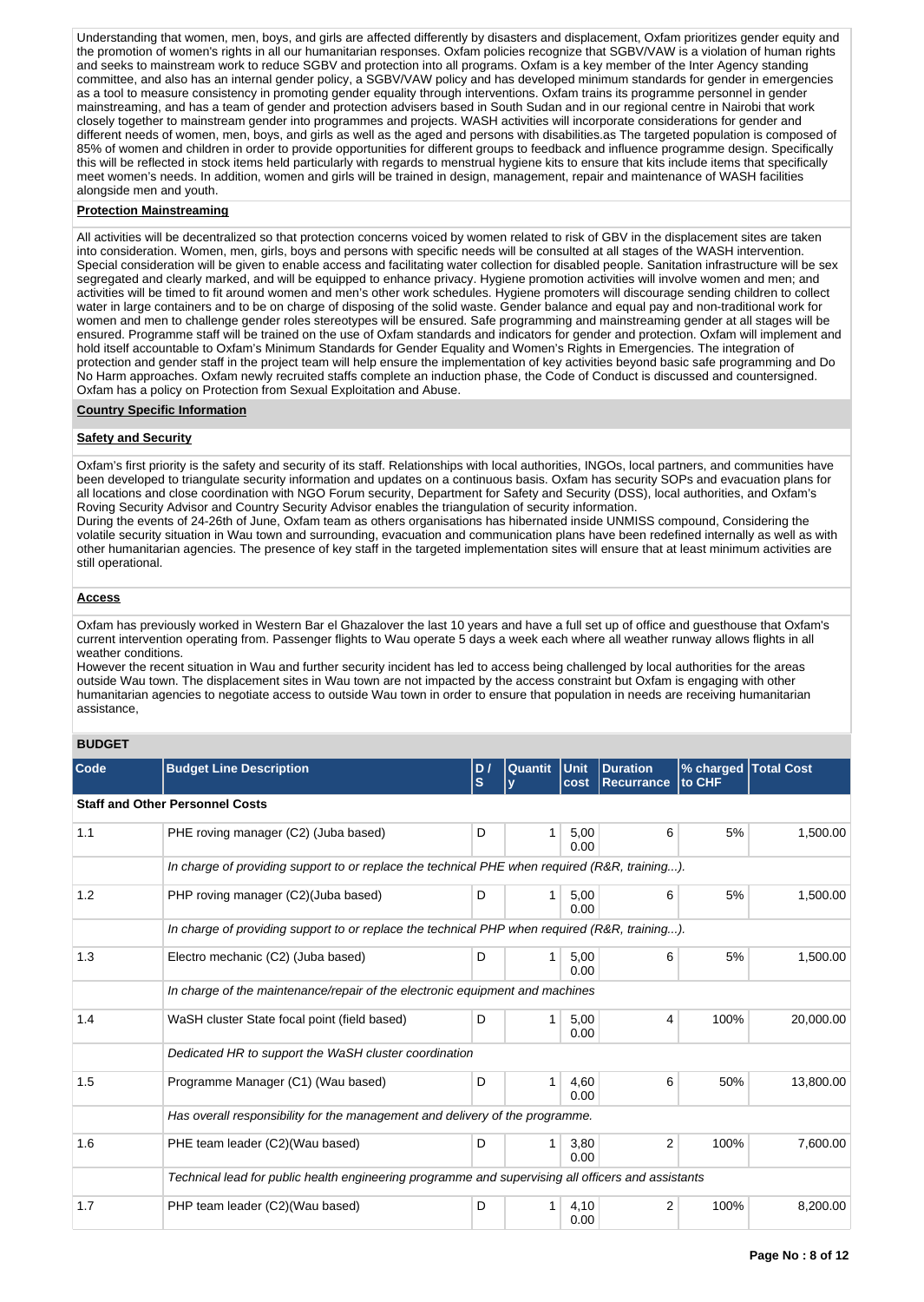|      | Technical lead for public health promotion programme and supervising all officers and assistants                                                  |   |                |              |   |      |            |  |  |  |
|------|---------------------------------------------------------------------------------------------------------------------------------------------------|---|----------------|--------------|---|------|------------|--|--|--|
| 1.8  | PHP team leader (C2)(Wau based)                                                                                                                   | D | 1              | 3,80<br>0.00 | 4 | 100% | 15,200.00  |  |  |  |
|      | Technical lead for public health promotion programme and supervising all officers and assistants                                                  |   |                |              |   |      |            |  |  |  |
| 1.9  | PHE officer (D2)(Wau based)                                                                                                                       | D | $\overline{2}$ | 2,30<br>0.00 | 2 | 100% | 9,200.00   |  |  |  |
|      | Work with the team in delivering public health engineering activities, as well as working closely with communities on<br>programme delivery       |   |                |              |   |      |            |  |  |  |
| 1.10 | PHP officer (D2)(Wau based)                                                                                                                       | D | 4              | 2,30<br>0.00 | 4 | 100% | 36,800.00  |  |  |  |
|      | Work with the team in delivering public health promotion activities, as well as working closely with communities on<br>programme delivery         |   |                |              |   |      |            |  |  |  |
| 1.11 | PHE assistant (E1)(Wau based)                                                                                                                     | D | 4              | 1,50<br>0.00 | 2 | 100% | 12,000.00  |  |  |  |
|      | Work with the team in delivering public health engineering activities, as well as working closely with communities on<br>programme delivery       |   |                |              |   |      |            |  |  |  |
| 1.12 | PHP assistant (E1)(Wau based)                                                                                                                     | D | 4              | 1,50<br>0.00 | 6 | 100% | 36,000.00  |  |  |  |
|      | Work with the team in delivering public health promotion activities, as well as working closely with communities on<br>programme delivery         |   |                |              |   |      |            |  |  |  |
| 1.13 | MEAL officer(Wau based)                                                                                                                           | D | 1              | 2,60<br>0.00 | 6 | 20%  | 3,120.00   |  |  |  |
|      | Leads on monitoring, data collections in field                                                                                                    |   |                |              |   |      |            |  |  |  |
| 1.14 | Protection officer (D2)(Wau based)                                                                                                                | D | 1              | 1,50<br>0.00 | 6 | 100% | 9,000.00   |  |  |  |
|      | Works with the team in delivering protection activities, as well as working closely with communities on programme delivery                        |   |                |              |   |      |            |  |  |  |
| 1.15 | Logistics manager (C2)(Wau based)                                                                                                                 | S | 1              | 4,00<br>0.00 | 6 | 10%  | 2,400.00   |  |  |  |
|      | Procures and arranges transportation of all essential emergency materials and supervise all logistics officers and assistants                     |   |                |              |   |      |            |  |  |  |
| 1.16 | Finance manager (C2)(Wau based)                                                                                                                   | S | 1.             | 4,00<br>0.00 | 6 | 10%  | 2,400.00   |  |  |  |
|      | Procures and arranges transportation of all essential emergency materials and supervise all logistics officers and assistants                     |   |                |              |   |      |            |  |  |  |
| 1.17 | Logistics officer (D2)(Wau based)                                                                                                                 | S | $\mathbf{1}$   | 2,30<br>0.00 | 6 | 50%  | 6.900.00   |  |  |  |
|      | In charge of all logistical aspect of the project.                                                                                                |   |                |              |   |      |            |  |  |  |
| 1.18 | Warehouse officer (D2)(Wau based)                                                                                                                 | S | 1              | 2,30<br>0.00 | 6 | 100% | 13,800.00  |  |  |  |
|      | In charge of stock management                                                                                                                     |   |                |              |   |      |            |  |  |  |
| 1.19 | Finance officer(Wau based)                                                                                                                        | S | 1              | 2,60<br>0.00 | 6 | 50%  | 7,800.00   |  |  |  |
|      | Support the team with all financial aspects of the programme at the field level and supervise finance assistant                                   |   |                |              |   |      |            |  |  |  |
| 1.20 | Finance assistant(Wau based)                                                                                                                      | S | 1              | 1,30<br>0.00 | 6 | 50%  | 3,900.00   |  |  |  |
|      | Ensures all financial procedures are respected                                                                                                    |   |                |              |   |      |            |  |  |  |
| 1.21 | Driver(Wau based)                                                                                                                                 | S | 3              | 500.<br>00   | 6 | 50%  | 4,500.00   |  |  |  |
|      | Support transport of field team to implement activities                                                                                           |   |                |              |   |      |            |  |  |  |
| 1.22 | Cleaners(Wau based)                                                                                                                               | S | 2              | 450.<br>00   | 6 | 50%  | 2,700.00   |  |  |  |
|      | Supporting the staff in the field base.                                                                                                           |   |                |              |   |      |            |  |  |  |
| 1.23 | Security guard (Wau based)                                                                                                                        | s | 4              | 200.<br>00   | 6 | 100% | 4,800.00   |  |  |  |
|      | Ensure security fo field base                                                                                                                     |   |                |              |   |      |            |  |  |  |
|      | <b>Section Total</b>                                                                                                                              |   |                |              |   |      | 224,620.00 |  |  |  |
|      | Supplies, Commodities, Materials                                                                                                                  |   |                |              |   |      |            |  |  |  |
| 2.1  | Provision of safe water (monitoring, operation,<br>repair, etc)                                                                                   | D | 1              | 1,50<br>0.00 | 5 | 100% | 7,500.00   |  |  |  |
|      | Includes water quality monitoring materials, operation of facilities (10 operators @ 100 USD/month), repair and<br>rehabilitation of water points |   |                |              |   |      |            |  |  |  |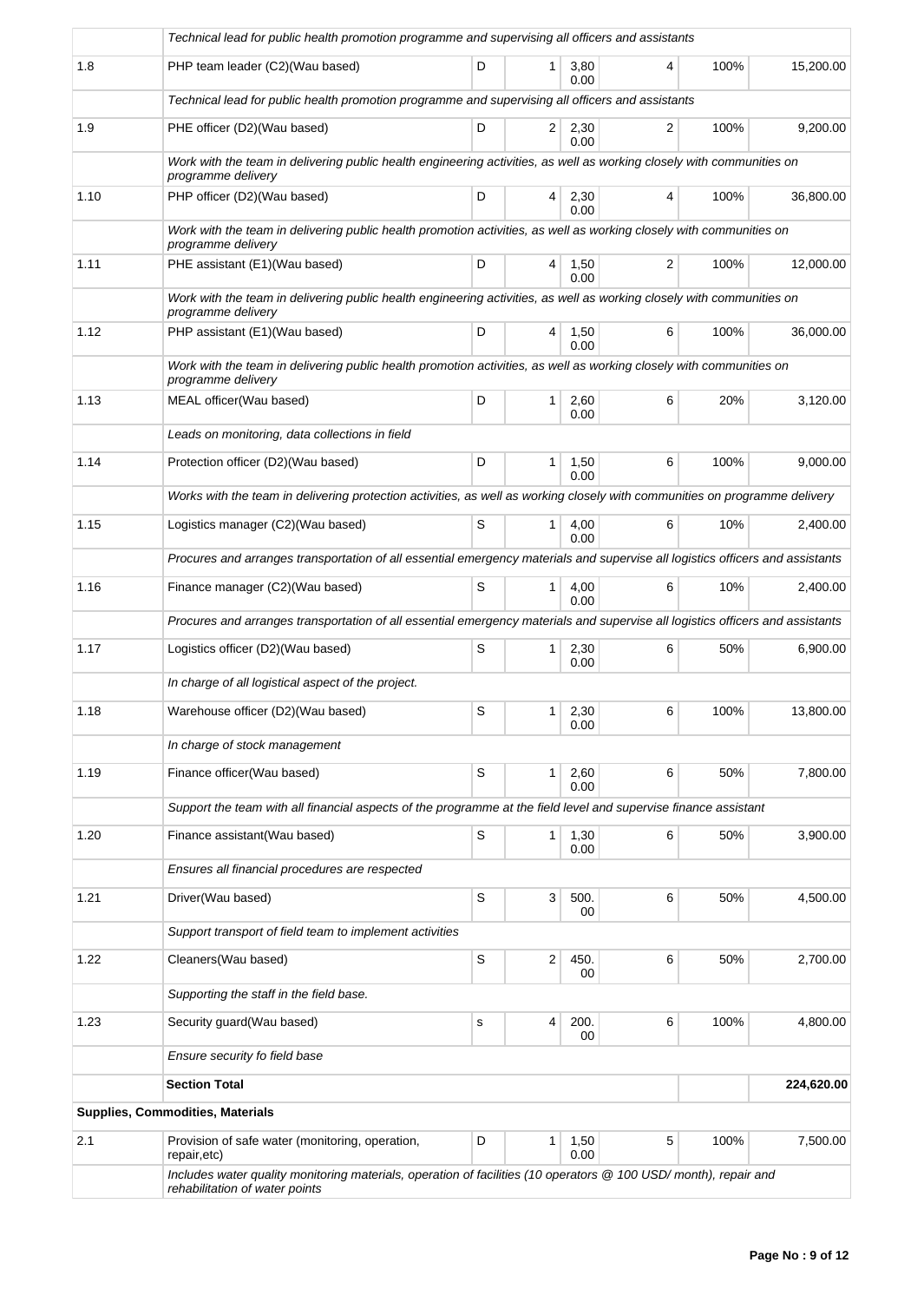| 2.2           | Sanitation facilities construction/rehabilitation                                                                                                                                                         | D                                                                                                                          | 1              | 40,0<br>00.0<br>O | 1            | 100% | 40,000.00  |  |  |  |  |  |
|---------------|-----------------------------------------------------------------------------------------------------------------------------------------------------------------------------------------------------------|----------------------------------------------------------------------------------------------------------------------------|----------------|-------------------|--------------|------|------------|--|--|--|--|--|
|               | Includes construction of additional facilities and rehabilitation of existing ones (10 latrines block @2000 USD/10 bathing<br>shelter @ 400 USD / 10 laundry area @ 600 USD/ rehabilitation @ 10,000 USD) |                                                                                                                            |                |                   |              |      |            |  |  |  |  |  |
| 2.3           | Materrials from core pipeline for sanitation facilities                                                                                                                                                   | D                                                                                                                          | 1              | 0.00              | 0            | 100% | 0.00       |  |  |  |  |  |
|               | Estimated 100 latrine slabs, 200 plastic sheeting                                                                                                                                                         |                                                                                                                            |                |                   |              |      |            |  |  |  |  |  |
| 2.4           | Sanitation facilities operation and maintenance                                                                                                                                                           | D                                                                                                                          | 1              | 9,00<br>0.00      | 5            | 100% | 45,000.00  |  |  |  |  |  |
|               | Includes latrine cleaning (80 latrines cleaner @100USD/month), cleaning materials (@100 USD/month), desludging (@50<br>USD/trip)                                                                          |                                                                                                                            |                |                   |              |      |            |  |  |  |  |  |
| 2.5           | Waste disposal                                                                                                                                                                                            | D                                                                                                                          | 1              | 5,00<br>0.00      | 5            | 100% | 25.000.00  |  |  |  |  |  |
|               | Includes labour (15 casual @ 100 USD/month), equipement (@50 USD/month), transport (100 trips @ 3450USD/month)                                                                                            |                                                                                                                            |                |                   |              |      |            |  |  |  |  |  |
| 2.6           | Hygiene promotion activities and materials                                                                                                                                                                | D                                                                                                                          | 1              | 10,0<br>00.0<br>0 | 1            | 100% | 10,000.00  |  |  |  |  |  |
|               | Materials used house to house visits, community sessions, session with childrenn, and CHP supplies and materials                                                                                          |                                                                                                                            |                |                   |              |      |            |  |  |  |  |  |
| 2.7           | IEC materials production, visibility                                                                                                                                                                      | D                                                                                                                          | 1.             | 10,0<br>00.0<br>U | 1            | 100% | 10,000.00  |  |  |  |  |  |
|               | boards, tee shirts, etc                                                                                                                                                                                   | Printing and lamination of IEC flash cards, IEC information booklets, posters of IEC messages, construction of information |                |                   |              |      |            |  |  |  |  |  |
| 2.8           | <b>CHP</b> incentives                                                                                                                                                                                     | D                                                                                                                          | 1              | 8,00<br>0.00      | 5            | 100% | 40,000.00  |  |  |  |  |  |
|               | CHP paid on a daily basis to conduct hygiene promotion (80 CHP @ 100USD/month)                                                                                                                            |                                                                                                                            |                |                   |              |      |            |  |  |  |  |  |
| 2.9           | NFI distribution - hygiene items                                                                                                                                                                          | D                                                                                                                          | 6500           | 0.00              | $\mathbf{1}$ | 100% | 0.00       |  |  |  |  |  |
|               | Items from the core pipeline, based on identified needs (bucket for new arrival, soap 250g/pers/month, sanitary pads for<br>new arrival, etc.)                                                            |                                                                                                                            |                |                   |              |      |            |  |  |  |  |  |
| 2.10          | Casual labour                                                                                                                                                                                             | D                                                                                                                          | 1              | 5,50<br>0.00      | 1            | 100% | 5,500.00   |  |  |  |  |  |
|               | For drainage work, site improvement                                                                                                                                                                       |                                                                                                                            |                |                   |              |      |            |  |  |  |  |  |
| 2.11          | Transportation                                                                                                                                                                                            | D                                                                                                                          | 1              | 11,0<br>00.0<br>0 | 1            | 100% | 11,000.00  |  |  |  |  |  |
|               | Transportation cost for transporting WASH Items from hubs to the field site (truck and charter), when not available by Logs<br>Cluster (Logs Cluster proceeds are to be used as last result)              |                                                                                                                            |                |                   |              |      |            |  |  |  |  |  |
| 2.12          | Warehouse rental and management                                                                                                                                                                           | D                                                                                                                          | 1              | 1,70<br>0.00      | 2            | 100% | 3,400.00   |  |  |  |  |  |
|               | Rental, casual labour loading, off loading, warehouse improvement                                                                                                                                         |                                                                                                                            |                |                   |              |      |            |  |  |  |  |  |
| 2.13          | Baseline and End line Survey                                                                                                                                                                              | D                                                                                                                          | $\mathbf{1}$   | 2,00<br>7.10      | 1            | 100% | 2,007.10   |  |  |  |  |  |
|               | Casual labour/data collectors                                                                                                                                                                             |                                                                                                                            |                |                   |              |      |            |  |  |  |  |  |
|               | <b>Section Total</b>                                                                                                                                                                                      |                                                                                                                            |                |                   |              |      | 199,407.10 |  |  |  |  |  |
| <b>Travel</b> |                                                                                                                                                                                                           |                                                                                                                            |                |                   |              |      |            |  |  |  |  |  |
| 5.1           | Staff flights - return 250 usd each way                                                                                                                                                                   | D                                                                                                                          | 26             | 500.<br>00        | 1            | 100% | 13,000.00  |  |  |  |  |  |
|               | Support visits to field site, staff from field returning to Juba & deployment flights                                                                                                                     |                                                                                                                            |                |                   |              |      |            |  |  |  |  |  |
| 5.2           | Staff flights - International                                                                                                                                                                             | D                                                                                                                          | $\overline{2}$ | 1,10<br>0.00      | 2            | 100% | 4,400.00   |  |  |  |  |  |
|               | R & R                                                                                                                                                                                                     |                                                                                                                            |                |                   |              |      |            |  |  |  |  |  |
| 5.3           | Perdiem/staff subsistence                                                                                                                                                                                 | D                                                                                                                          | 20             | 100.<br>00        | 6            | 100% | 12,000.00  |  |  |  |  |  |
|               |                                                                                                                                                                                                           | For field team in the field base, ccommodation costs for field team transiting through Juba                                |                |                   |              |      |            |  |  |  |  |  |
| 5.4           | Visas                                                                                                                                                                                                     | D                                                                                                                          | 2              | 100.              | 3            | 100% | 600.00     |  |  |  |  |  |
|               |                                                                                                                                                                                                           |                                                                                                                            |                | 00                |              |      |            |  |  |  |  |  |
|               | for field team when entering South Sudan                                                                                                                                                                  |                                                                                                                            |                |                   |              |      | 30,000.00  |  |  |  |  |  |
|               | <b>Section Total</b>                                                                                                                                                                                      |                                                                                                                            |                |                   |              |      |            |  |  |  |  |  |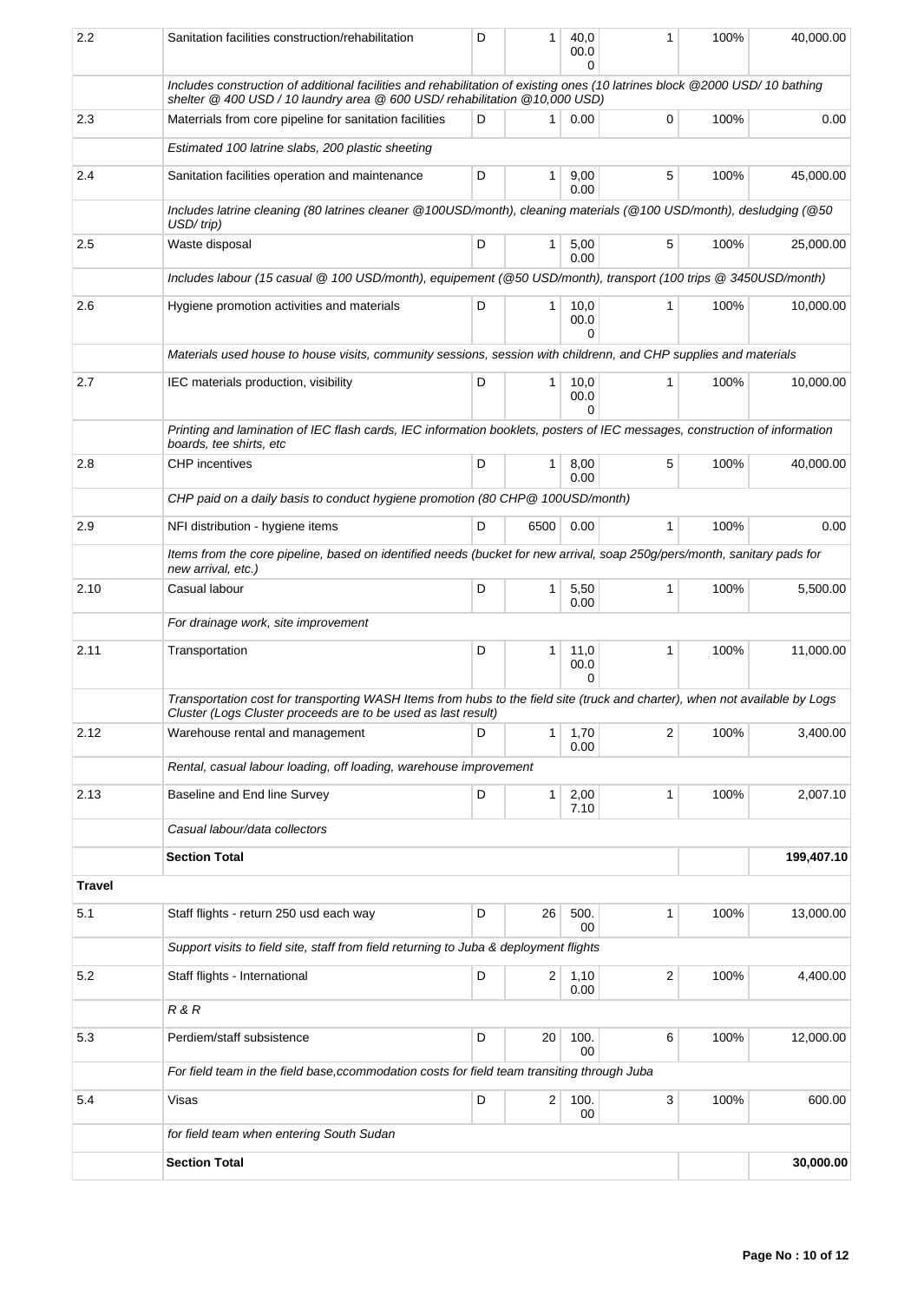|                             | <b>General Operating and Other Direct Costs</b>                                      |    |                  |              |              |      |            |
|-----------------------------|--------------------------------------------------------------------------------------|----|------------------|--------------|--------------|------|------------|
| 7.1                         | Field Office/Guest House Rent                                                        | D  | $\overline{2}$   | 2,50<br>0.00 | 6            | 50%  | 15,000.00  |
|                             |                                                                                      |    |                  |              |              |      |            |
| 7.2                         | Office and Guest house running cost                                                  | D  | 2                | 1,20<br>0.00 | 6            | 50%  | 7,200.00   |
|                             |                                                                                      |    |                  |              |              |      |            |
| 7.3                         | Vehicle and generator Running & Maintenance                                          | D  | $\boldsymbol{2}$ | 1,00<br>0.00 | 6            | 70%  | 8,400.00   |
| 7.4                         | Communication (phone, thuraya, VHF, internet)                                        | D  | 1                | 800.         | 6            | 100% | 4,800.00   |
|                             |                                                                                      |    |                  | 00           |              |      |            |
|                             |                                                                                      | D  |                  |              |              |      |            |
| 7.5                         | Stationary                                                                           |    | 1                | 500.<br>00   | 6            | 50%  | 1,500.00   |
|                             |                                                                                      |    |                  |              |              |      |            |
| 7.6                         | Bank charges                                                                         | D  | 1                | 100.<br>00   | 6            | 100% | 600.00     |
|                             |                                                                                      |    |                  |              |              |      |            |
| 7.7                         | Laptop                                                                               | D  | 2                | 1,60<br>0.00 | $\mathbf{1}$ | 100% | 3,200.00   |
|                             | 2 laptops are needed to support the team implement and monitor the project properly. |    |                  |              |              |      |            |
| 7.8                         | Camera                                                                               | D  | $\boldsymbol{2}$ | 300.<br>00   | $\mathbf{1}$ | 100% | 600.00     |
|                             | Support quality programme implementation and review                                  |    |                  |              |              |      |            |
|                             | <b>Section Total</b>                                                                 |    |                  |              |              |      | 41,300.00  |
| <b>SubTotal</b>             |                                                                                      |    | 495,327.10       |              |              |      |            |
| Direct                      |                                                                                      |    | 446,127.10       |              |              |      |            |
| Support                     |                                                                                      |    | 49,200.00        |              |              |      |            |
| <b>PSC Cost</b>             |                                                                                      |    |                  |              |              |      |            |
| <b>PSC Cost Percent</b>     |                                                                                      | 7% |                  |              |              |      |            |
| <b>PSC Amount</b>           |                                                                                      |    |                  |              |              |      | 34,672.90  |
| <b>Total Cost</b>           |                                                                                      |    |                  |              |              |      | 530,000.00 |
| <b>Grand Total CHF Cost</b> |                                                                                      |    |                  |              |              |      | 530,000.00 |